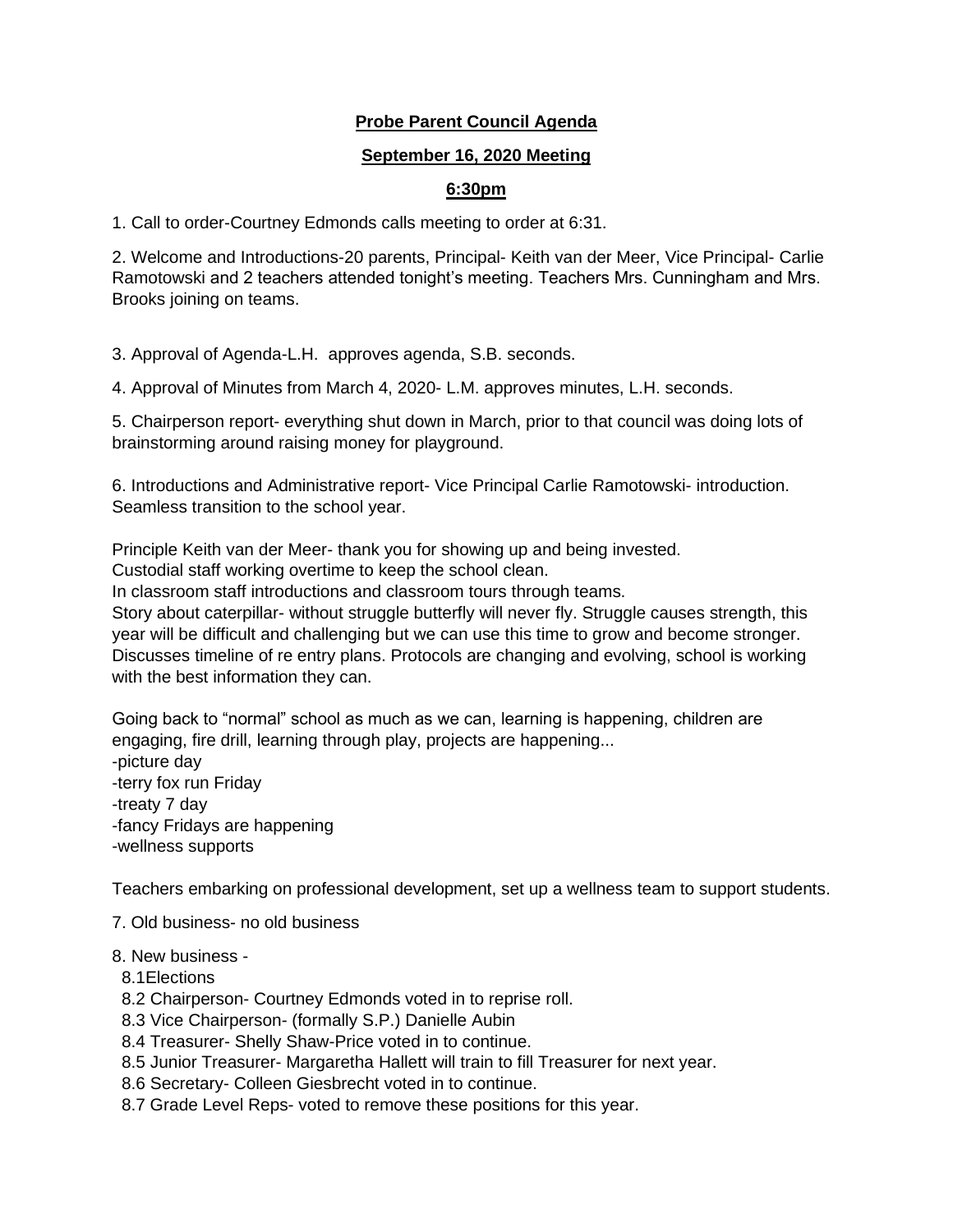- 8.8 District Council Meetings Attendee- (formally S.P. attends and reports back to Probe council) Danielle Aubin agrees to attend meetings this year.
- 8.9 Fundraising Chair- Stacy Burton to stay on.
- 8.10 School Spirit- Emily Bester- Principal will look into what is allowed during covid.
- 9. Teacher reports

Grade 1- students have risen to the challenge of this school year, doing fantastic. Grade 5- students are excited to be back, thrilled to have everyone back and in the building.

Teachers attending- Keith has asked teachers to attend at least one meeting so council has opportunity to meet them, but may not have a grade level rep at each meeting.

Crosswalks- L.H. Crosswalk safety.

Parent comments- doors being locked-division policy.

Online teachers- Probe is paired up with Coalbanks for online cohorts. Schools were pooled to make full classrooms. Kindergarten students are working with teachers at Coalbanks. Teachers in classroom where bulk of students are.

What happens at pivot point if students are coming back? Resources are being used to help ease class size. Changes could happen to class list-school is working to ease the impact on students.

Class cohorts-based on numbers. Only 2 classes together. Concerns around split classes cohorting with only 1 grade. Cohorts were based on where classrooms were how to minimize contact.

Asked about swapping cohort classes.

Split classes when will those students have the opportunity to make up material missedteachers are working with students and feel as though this is a growth opportunity and making the best of this situation.

Teachers working with split classes language and math students are being taught grade level appropriate.

Social and science is slightly more mixed but students are still being evaluated based on grade level.

When we are able to move back to normal students will be able to be at their grade level, teachers are aware of the importance of maintaining grade level. Split classes are not intended to be kept but class sizes needed to be balanced and avoid classes over 30 students. Priority has been focused on student safety.

Options for learning support- sensory rooms and break out rooms are still available. Rooms are being cleaned and sanitized afterwards.

Speech options within school-supports have been taken on by school instead of contracting services out, supports are done within the school. School is catching up on who was discharged and who needs to be supported.

Mrs. Brooks- any students that were on caseload prior, watch for consent forms coming home.

10. Adjournment -Meeting adjourns at 7:26.